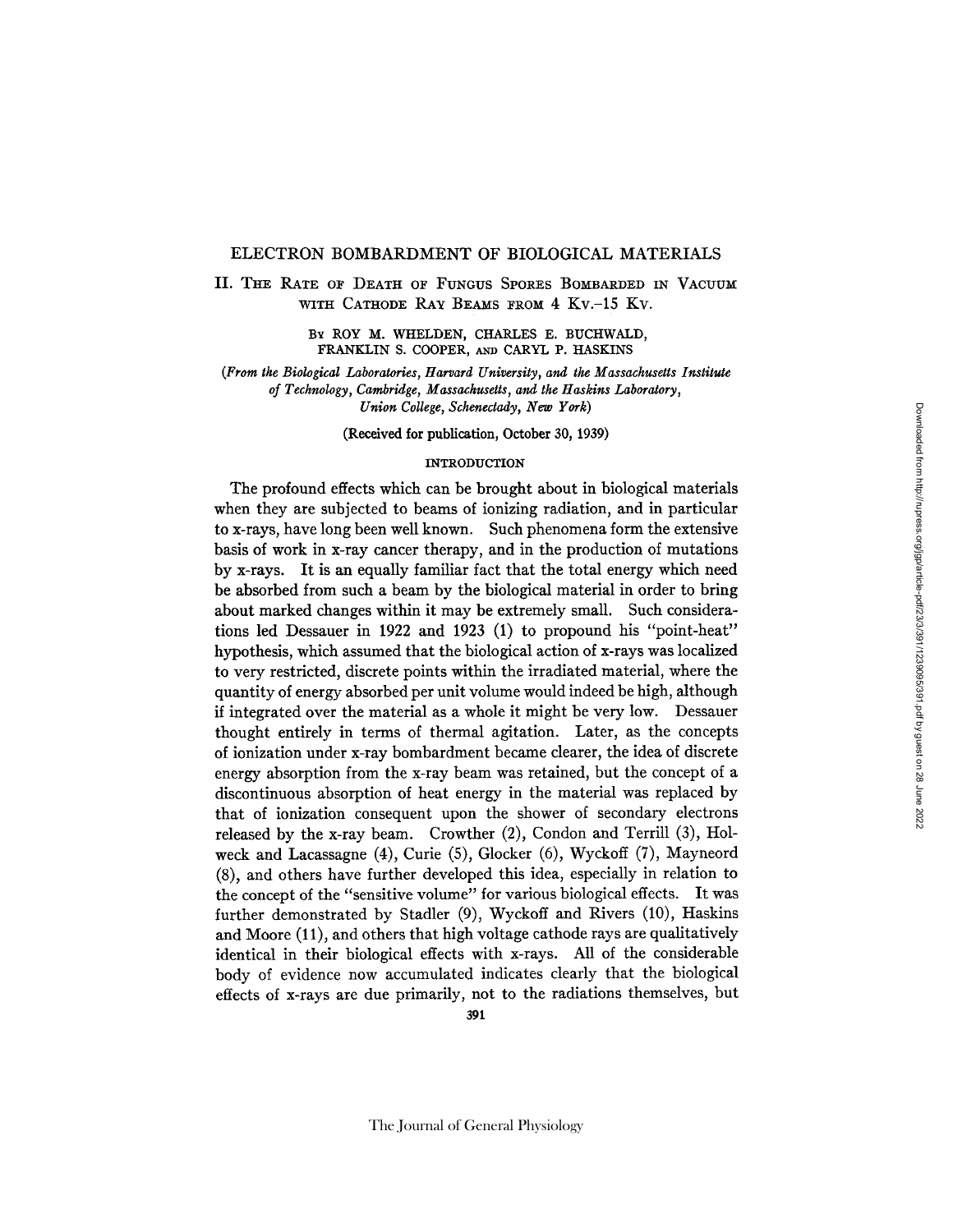to the shower of photo- and Compton recoil electrons to which they give rise, and to the ionization which these electrons produce.

For the interpretation of the biological action of x-rays it is therefore of interest to investigate directly the effect of the corresponding electrons upon living cells. Such a procedure appears to have several advantages in the direct quantitative study of x-ray biological effects in general, and of x-ray cancer therapy in particular. The showers of electrons produced in tissue when irradiated with even a monochromatic x-ray beam, are far from homogeneous either in velocity or distribution, due to scattering and energy degradation suffered by the beam, to the combined presence of photoand recoil electrons, to the wide spread of energies delivered to the recoil electron, and to the slowing down of all the electrons. There will, to be sure, be a maximum velocity for each x-ray wavelength, but the velocity distribution will be a very broad one. With cathode rays, however, it is easily possible to produce beams of a high degree of homogeneity in both energy and distribution.

A careful investigation of the relative mortality of unicellular organisms and especially of carcinomatic tissue cells--under equivalent dosages of electron irradiation, as a function of electron velocity over a wide range of velocities, might be expected to provide interesting information as to the relative lethal efficiency of x-rays over a correspondingly wide wavelength band. A comparative study of differential killing as between cancerous and non-cancerous tissue would be especially interesting. Again, studies of the variation of survival ratio for single cells under bombardment by cathode rays with varying rates of delivery of identical dosages should yield very useful data in confirming or disproving the validity of the Bunsen-Roscoe reciprocity relationship for x-rays. The method has the advantage that a cathode ray tube has more flexibility for this purpose than semi-standard x-ray equipment. Third, it is possible to so design a cathode ray tube that the electron beam shall penetrate the cells to any desired depth, thus acting as a sort of blunt-ended probe (because of the high release of energy at the end of the electron track) wherewith to determine the relative sensitivity to ionization of various parts of the living single cell. Again, studies of the phenomenon of mutation under ionizing radiation, already observed very many times with x-rays and with high velocity cathode rays, can be investigated much more quantitatively by the use of low velocity, low current electron beams. And lastly, work of this sort can be made directly comparable with studies of the biological effects of proton beams and their corresponding neutrons.

These reasons have prompted the initiation of a research program which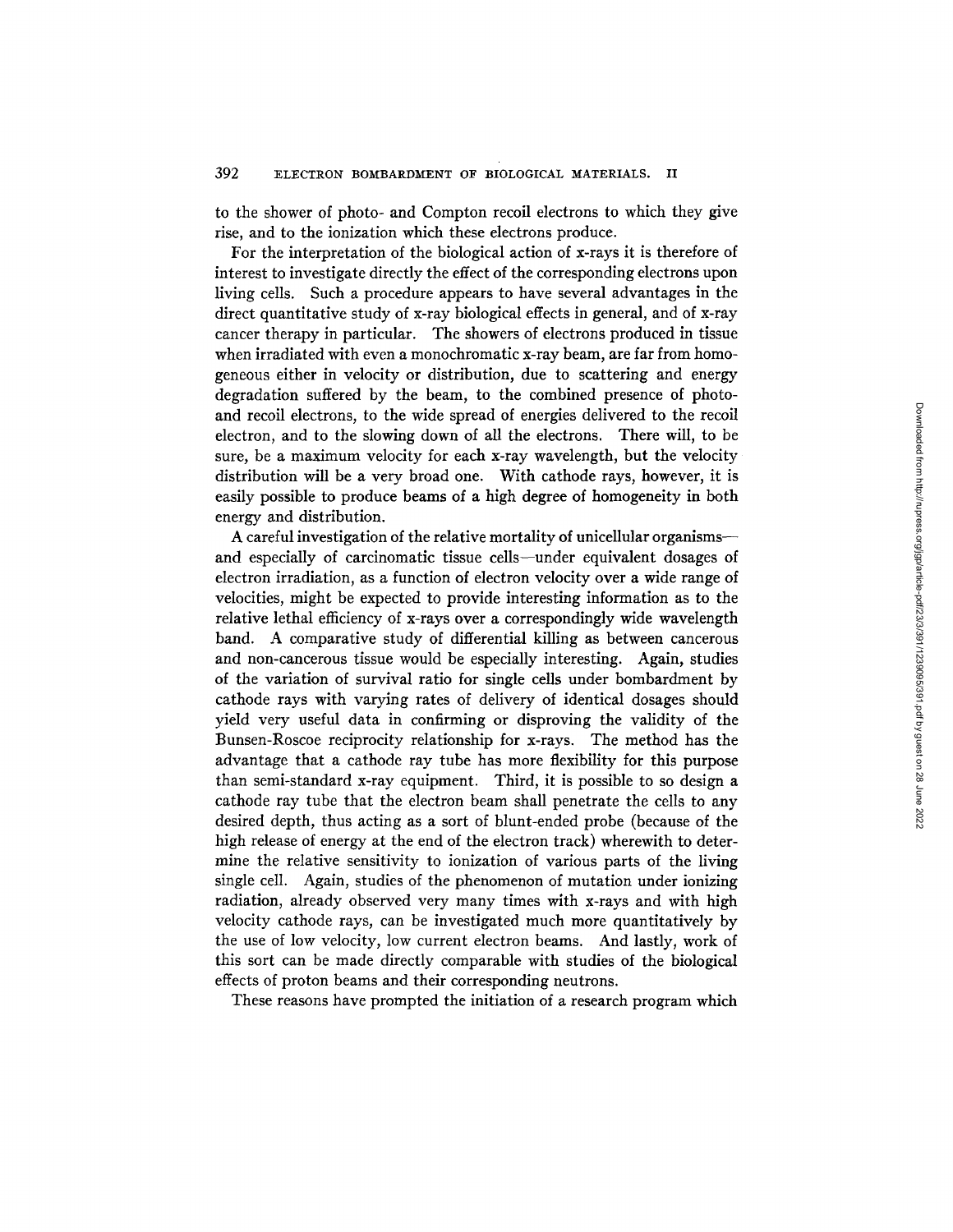has been partly described elsewhere (12). It envisages a careful study of the biological effects of cathode ray irradiation by beams of electrons at energies ranging from 20 to 150,000 electron volts and current densities from  $10^{-7}$ - $10^{-4}$  amperes per square cm. upon single cells, upon cancer tissues, and upon other biological materials which appear to be of particular interest.

When using cathode rays of energies lower than about 20,000 electron volts, it is necessary that all work shall be done in high vacuum, of the order of 10<sup>-5</sup> mm. of mercury, in order to provide adequate insulation and to prevent undue scattering of the electron beam. For this energy range, therefore, it has been necessary to select biological objects which are capable of withstanding these low pressures. For this purpose, spores of the ascomycete fungi *Aspergillus niger* and *Penicillium sp.* have proven most suitable. The present paper deals entirely with the effects of cathode ray beams of currents from  $1 \times 10^{-7} - 3 \times 10^{-6}$  amperes per square cm. and energies from 4-15 electron kilovolts on such spores, inactivation of the spore being taken as the end-point.

#### PREVIOUS WORK

A number of investigations of the biological effects of high voltage cathode rays have been made by various workers. Thus Wyckoff (10) investigated their lethal effect upon bacteria, Stadler (9) studied the mutation of various grains under the radiations from a Coolidge high voltage cathode ray tube, and Haskins and Moore (11) studied the inhibition of growth in pollen grains and mold spores when bombarded from a similar source, operated at 250 kvp.

Very much less work, however, has been attempted with low velocity cathode ray beams, comparable in energy with the electronic showers released by x-rays. In 1929, D. A. Wells, at the University of Cincinnati (13), designed a tube to produce such beams, and used them in preliminary studies of the effects of electron beams of high current density and very low voltage on the bacteria *Staphylococcus aureus* and *Bacillus coll.* This work, unfortunately, was discontinued rather shortly after its inception. No further work, so far as is known to the authors, has been attempted in this field.

## *Source and Character of Cathode Ray Beam*

The cathode ray tube designed and used for this work has been more fully described elsewhere (12). It consists essentially of an electron gun, built of glass, designed to produce the cathode beam, connected to a raying box of brass which contains the equip-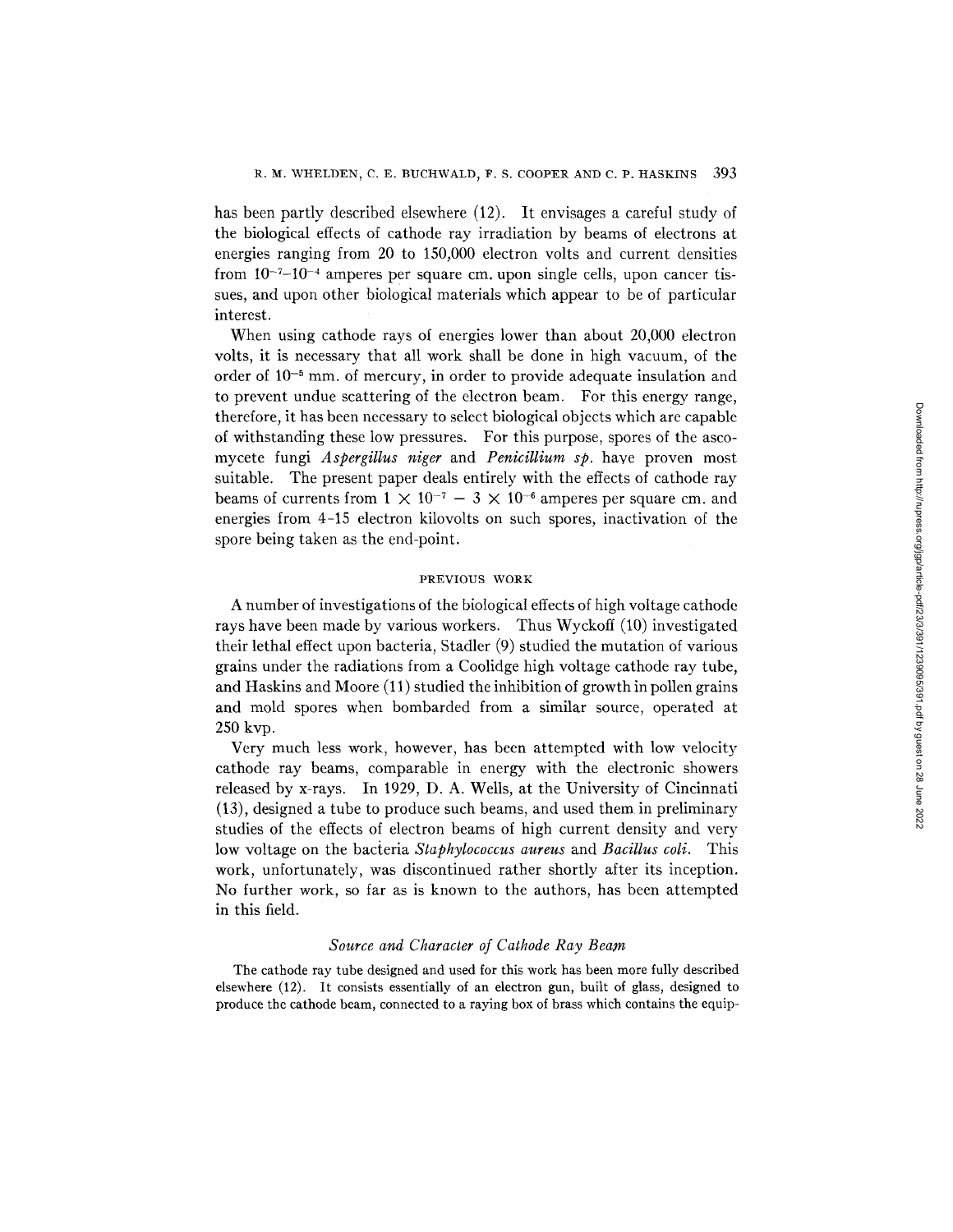# 394 ELECTRON BOMBARDMENT OF BIOLOGICAL MATERIALS. II

ment for holding and manipulating the spores. The electron gun comprises a straight bare-wire tungsten filament mounted vertically, accelerating electrodes, and a pair of deflecting plates, by which the mechanically collimated cathode ray beam is bent at  $90^{\circ}$ in an electrostatic field, to eliminate any effect of radiant heat upon the irradiated material. After being bent through a  $90^{\circ}$  arc, the beam from the electron gun is further accelerated and a portion of it passed through a narrow slit  $(0.351 \text{ mm}$ , by  $6.31 \text{ mm}$ .) with its long axis vertical, into the raying box. Steady D.C. voltage for this acceleration is provided by means of a General Electric kenetron testing set and a capacitor. Within



FIG. 1. Raying box with drum in position. A, electron gun; B, rotatable drum; C, specimen slides in clips; D, Faraday cage; E, raying box; F, pump connections.

the raying box is mounted a rotating drum, shafted vertically through a grease-packed vacuum seal in the bottom of the box, and geared to a telechron motor, so that it is possible to rotate it very uniformly. This drum is so mounted relative to the slit system connecting the electron gun and the raying box that it rotates very close to it. On the periphery of the drum are dipped twenty-three small slides, designed to hold the spores to be irradiated. These slides measure 2.5 cm.  $\times$  0.5 cm., are of brass, and have a heavy chromium-plated surface, highly polished.

A Faraday cage, connected to a D.C. amplifier for measurement of the electron current, is mounted in the center of the drum, and opens onto the drum surface through a slit large enough to pass the entire beam entering the raying chamber.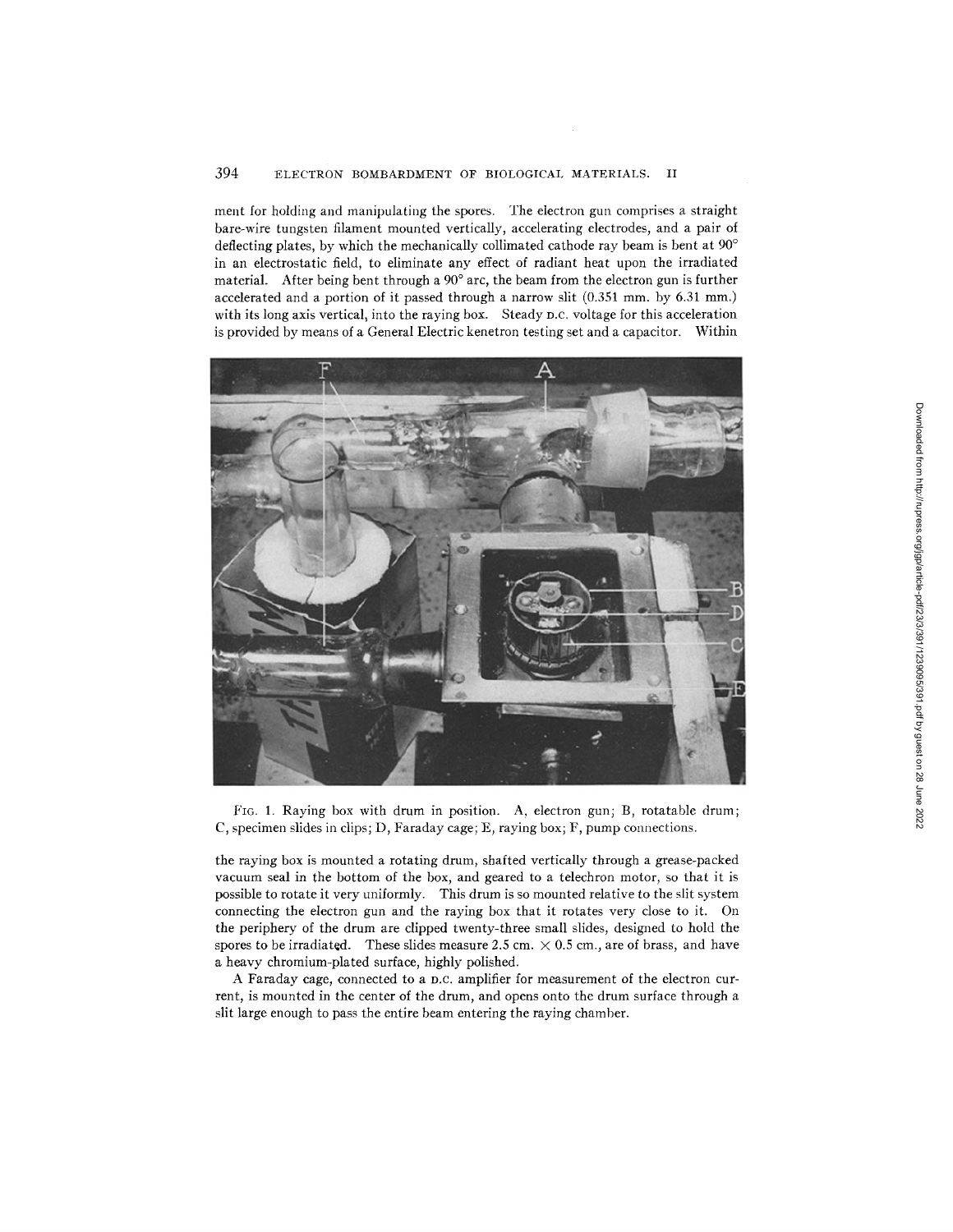As the drum is slowly revolved by the telechron motor, each slide on its periphery, and finally the opening of the Faraday cage, is brought opposite the slit to the electron gun, so that, when a beam is produced, a band of 0.631 cm. width is scanned across the center of each slide. Provision is made for disengaging the shaft of the drum from the tdechron motor, so that the opening of the Faraday cage, or any slide, can be brought opposite the slit system at will during a run. A general view of the electron gun and the raying box, with cover removed and drum in position, is shown in Fig. 1.

This tube is capable of providing cathode ray dosages from  $6 \times 10^{-9}$  to  $4 \times 10^{-5}$  coulombs per square cm., at energies of 4 to 20 electron kilovolts, with electron beams which are highly homogeneous in both energy and distribution over the rayed area of the slide.

## *Materials and Methods*

Mature spores of a species of the ascomycete fungus *Penicillium* were at first used in this work. It was found, however, that spores of the black mold *Aspergillus niger* were considerably more satisfactory because of the single, centrally located nucleus, of the uniform size, and, particularly important, that they are less adhesive and liable to clustering. All the work to be described here, therefore, was done with spores of *Aspergillus niger* taken from standardized cultures grown upon a potato-maltose-agar medium under standard conditions. The spores used were all taken from cultures which had been sporulating for at least 3 weeks. Frequent test counts were made to be certain that the percentage of germination in the controls remained consistently high.

The spores were spread, in a single layer, upon the chromium-plated slides already described. Before each irradiation these slides were carefully cleaned and sterilized by immersion in alcohol for at least 30 minutes. When the slides were dry, the spores were spread on them with a soft camel's-hair brush. The slides were then mounted in sterile clips and kept in sterilized Petri dishes until ready for use. In this condition they could safely be transferred from place to place and kept for some time before irradiation with no chance of contamination.

Immediately before irradiation, the spore-bearing slides were transferred to the irradiation drum, and the latter was mounted in position in the raying box of the tube. The system was sealed, vacuum pumps were started, and the tube was evacuated to a pressure of the order of  $10^{-5}$  mm. of mercury. The time required for this procedure was of the order of 75 minutes. The actual irradiation then took place. Each slide was bombarded with a given dosage of electrons at an accurately known voltage according to a predetermined schedule. Normally two or three slides were not irradiated in each run, and were used as controls. After all slides had been irradiated, a procedure which usually took about 20 minutes, the system was allowed to stand under vacuum for 40 to 45 minutes to permit the mercury pumps to cool. Air was then admitted and the irradiation drum removed. Care was taken to admit the air into the vacuum chamber in such a manner as to prevent foreign bodies in the outside air from being swept into the chamber and onto the slides. To check the efficacy of the precautions taken against contamination at this time, blank slides were placed in the position of normally loaded ones and careful microscopic examination was made after a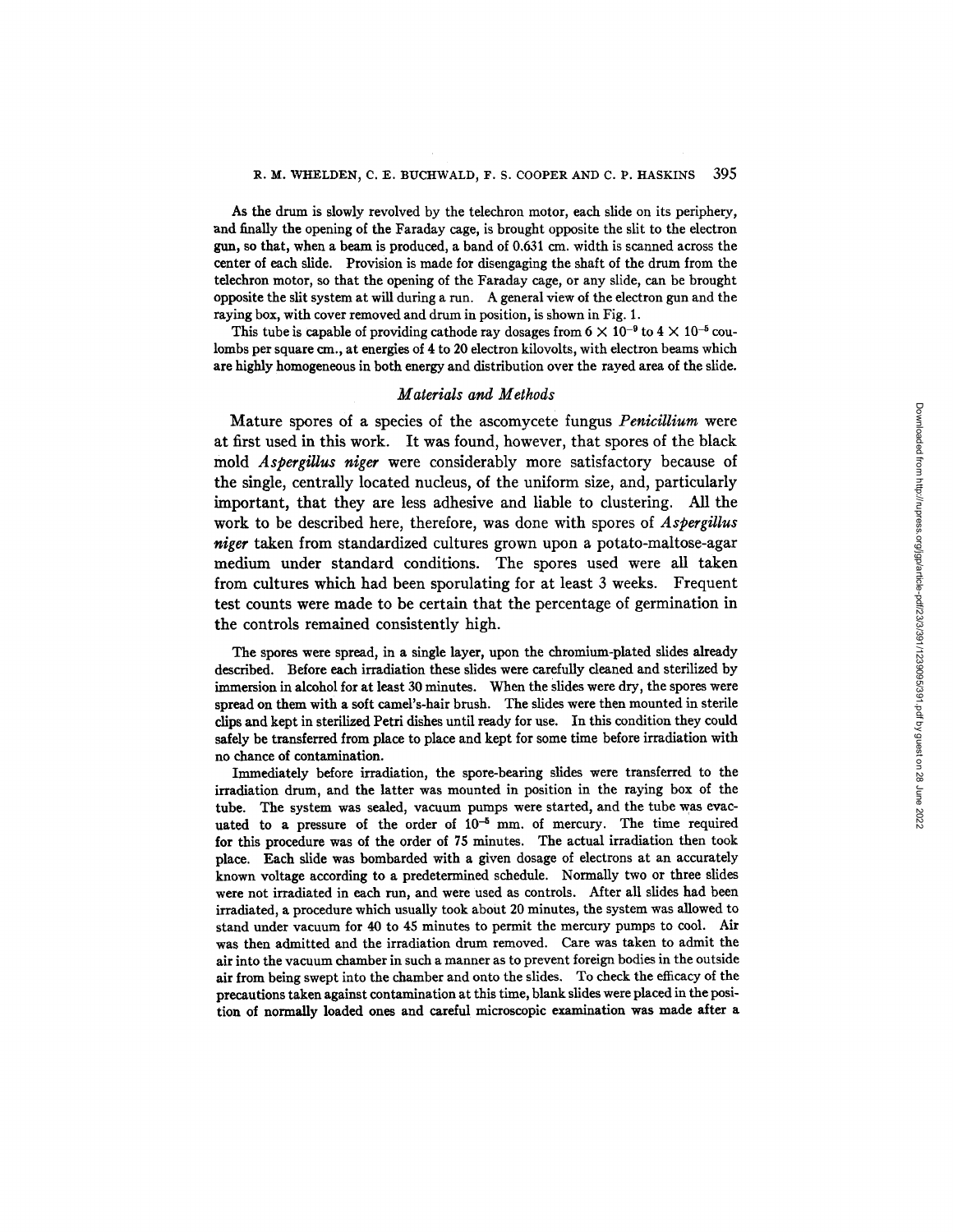regular run, but no material has ever been found which had been swept in from the outside nor were spores carried from slide to slide.

The total length of time that the spores were subjected to high vacuum was about 2 hours and 20 minutes. Extensive study of evacuated controls has indicated that spores of *Aspergillus niger* of the age and type irradiated are capable of withstanding longer periods of vacuum than this without detectable effect.

After the drum was removed, the slides were placed again in the sterile clips, preparatory to transferring the irradiated spores to agar culture, or the transfer was made directly. The spores were transferred from the surface of the slide to that of an agar plate in a Petri dish by the simple procedure of laying the slides on the agar surface, leaving them in position for a few seconds, and then removing them. The spores then remained firmly fixed on the agar surface with very little derangement of their initial distribution.

Potato-maltose-agar was used throughout the work. Each run required at least three Petri dishes. A control group consisting of spores which had been subjected to treatment identical with the irradiated ones, except that they had been completely shielded from electrons, was always included in each dish. As a further control, a sowing was made for each run of a group of spores which had not been subjected to vacuum.

Counting of the spores began from 5 to 7 hours after the commencement of incubation, depending upon the end-point of effect being sought; and was completed in from 3 to 4 hours.

Four distinct effects were found, of which only the last will be considered in detail in this paper. At very low voltages a distinct shortening of germination time was observed, which is fully described elsewhere (15). At voltages from 11 to 15 kv., germination became very irregular and uneven at certain dosages and many spores swelled extensively without ever producing germ tubes. Cultures obtained from these spores have shown several mutations. Such mutations have been described elsewhere (14) and additional ones will be further described later. Marked retardation of growth with consequent stunting, was also found. And finally, the effect most generally observed, and fully described here, was that of complete inactivation of the cell. Two criteria can be used for this endpoint. A cell invariably swells before the production of a germ tube, and the end-point for "killing" may be taken either as the swelling of a cell without the production of a mycelium, or as failure of the cell to swell, so that it is altogether inert. The form of the curves for both types of data has been found to be closely similar, but the abscissas will differ, since in each culture a number of spores swell but do not produce mycelia. The former criterion has been used for the data presented herein.

In counting spores, the stage of the microscope was fixed so that the field of vision was near the edge of the irradiated band. The stage was then moved so that the field of vision scanned a narrow strip across this irradiated band. Spores were counted as living if they had produced any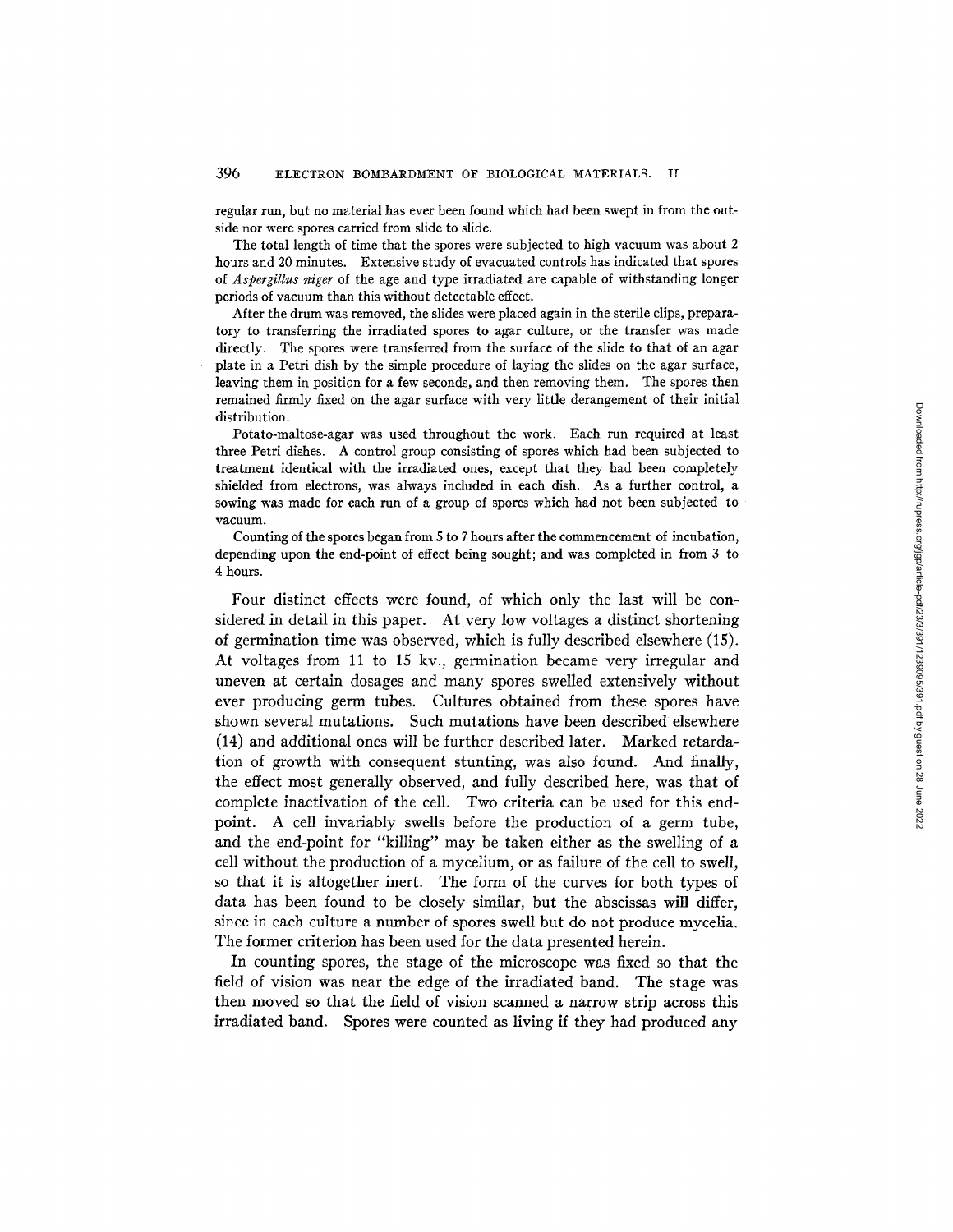sign of a germ tube at the time of counting, otherwise as dead. The number of spores counted for each slide ranged from 250 to 500.

As a precaution to eliminate any possibility of preconceived notions concerning the data, the worker counting a given slide was never informed until long after the count as to the conditions of irradiation of that slide. Even the order of slides during irradiation was often transposed, unknown to the worker who counted the spores from them, so that there was no possibility of any anticipation of results. The data were rearranged and calculated by the worker who had done the irradiation.

Survival ratios were computed for each group of spores cultured, and defined as the quotient of the percentage germination of the sample from the irradiated group divided by that from the control cultured with it. In order to increase the accuracy of the data and eliminate the effect of minor changes in the biological material a weighted average survival ratio from 15 to 20 slides irradiated with the same energy and density of cathode rays was taken in the following manner: Let

 $(L_r)_k$  = number living counted on the kth slide  $(D_r)_k$  = number dead counted on kth slide  $(L_r)_k + (D_r)_k = (T_r)_k$  = total number counted on the kth slide  $(L_e)_k$  = number living counted on the control for the kth slide  $(D_c)_k$  = number dead counted on the control for kth slide  $(L_c)_k + (D_c)_k = (T_c)_k$  = total number counted on the control for the kth slide

Then

$$
\left(\frac{L_e}{T_e}\right)_h = \frac{1}{M_h}
$$
 = fraction living on the control for the kth slide

Then the unweighted average survival ratio will be

$$
(S.R.)_{\text{unweighted}} \frac{1}{n} \sum_{k=1}^{n} \left( \frac{L_r}{T_r} \cdot M \right)_k
$$

Slides on which a small total count had been made will have just as much effect in the average in this expression as slides with a large total count. An average which will take this fact into account can be easily obtained if the size of the total count be used as weighting factor. The expression for the survival ratio then becomes:

$$
(S.R.)_{\text{weighted}} = \frac{\sum_{k=1}^{n} (L_r M)_k}{\sum_{k=1}^{n} (T_r)_k}
$$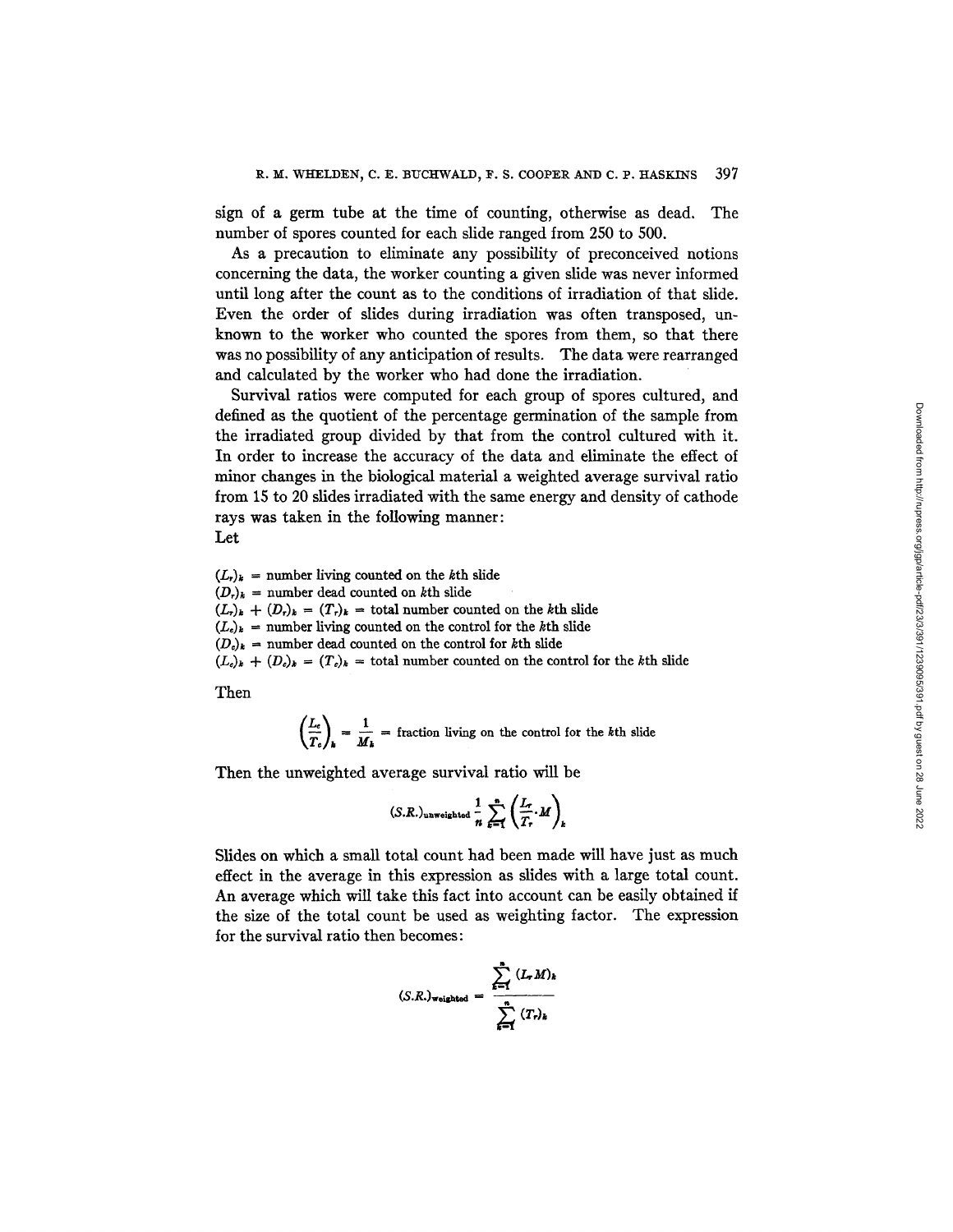#### **RESULTS**

The expression derived in the preceding section was used to determine the survival ratios of the spores for each point, several slides having been treated with the same dosage in each run. The same schedule, moreover, was repeated seven or eight times over a period of a weck or more.

The dosage received by each spore sample was readily computed in the following fashion:

Let

 $D =$  the dosage

 $i =$  the current through the slit system, in amperes

 $v =$  the rate of travel of the slide past the slit = 0.018 cm./sec.

 $h =$  the height of the slit 0.631 cm.

 $e =$  the charge on the electron, in coulombs

 $A =$  the average cross-sectional area of a spore

 $E =$  the potential difference used to accelerate the electron beam, in volts

 $k =$  the number of ergs in an electron-volt

Then the dosage expressed as the current density in coulombs per square cm. incident on the slide is  $D_c = \frac{i}{nL} = 88 \times i$ , or the dosage expressed as the total number of electrons striking a single spore is  $D_n = \frac{iA}{nL}$  $4.4 \times 10^{13} \times i$ . Finally, the dosage expressed as the energy in ergs de-

livered to each spore is  $D_e = \frac{k A}{r k} = 7.06 \times i \times E$ .

For each voltage the current was so chosen that the full range of survival ratios for the material was covered, this current range having been experimentally determined. The probable errors were computed for each point.

The results, for 3.88, 4.80, 5.80, 6.72, 7.60, 8.6, 11.5, and 14.4 kv. are shown in Figs. 2, 3, 4, and 5, the vertical bars indicating the magnitude of the probable error.

It is of great interest to consider whether the same total quantity of energy applied to a given spore produces the same percentage inactivation regardless of the velocity of the electrons. As a criterion of this, the curve shown in Fig. 6 has been constructed, in which the energy in ergs necessary to reduce the survival ratio to 50 per cent is plotted against voltage. It will be seen that the curve shows a marked dip. It is to be remembered, however, that this curve represents the incident rather than the absorbed energy. The absorbed energy, because of the geometry of the spore, complete penetration by the electrons, and other factors, may not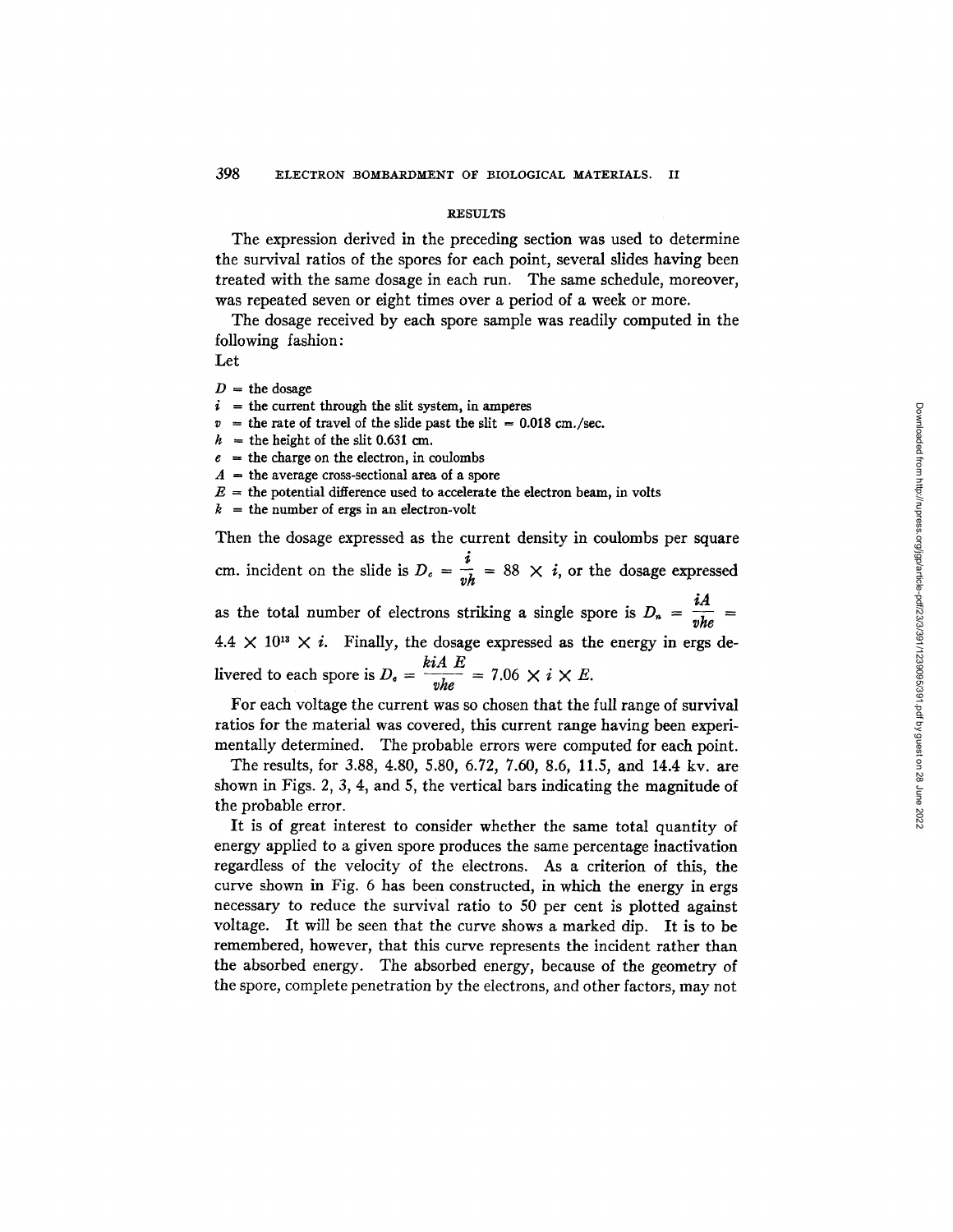**vary in the same fashion. This point will be further elucidated in a theoretical interpretation of results soon to be published.** 



**In Fig. 7 is shown a diagram representing the range of cathode ray velocities which has been investigated, and showing the portion of that range within which each of four described effects was observed. These effects, as has been mentioned, have been or will be described elsewhere.**